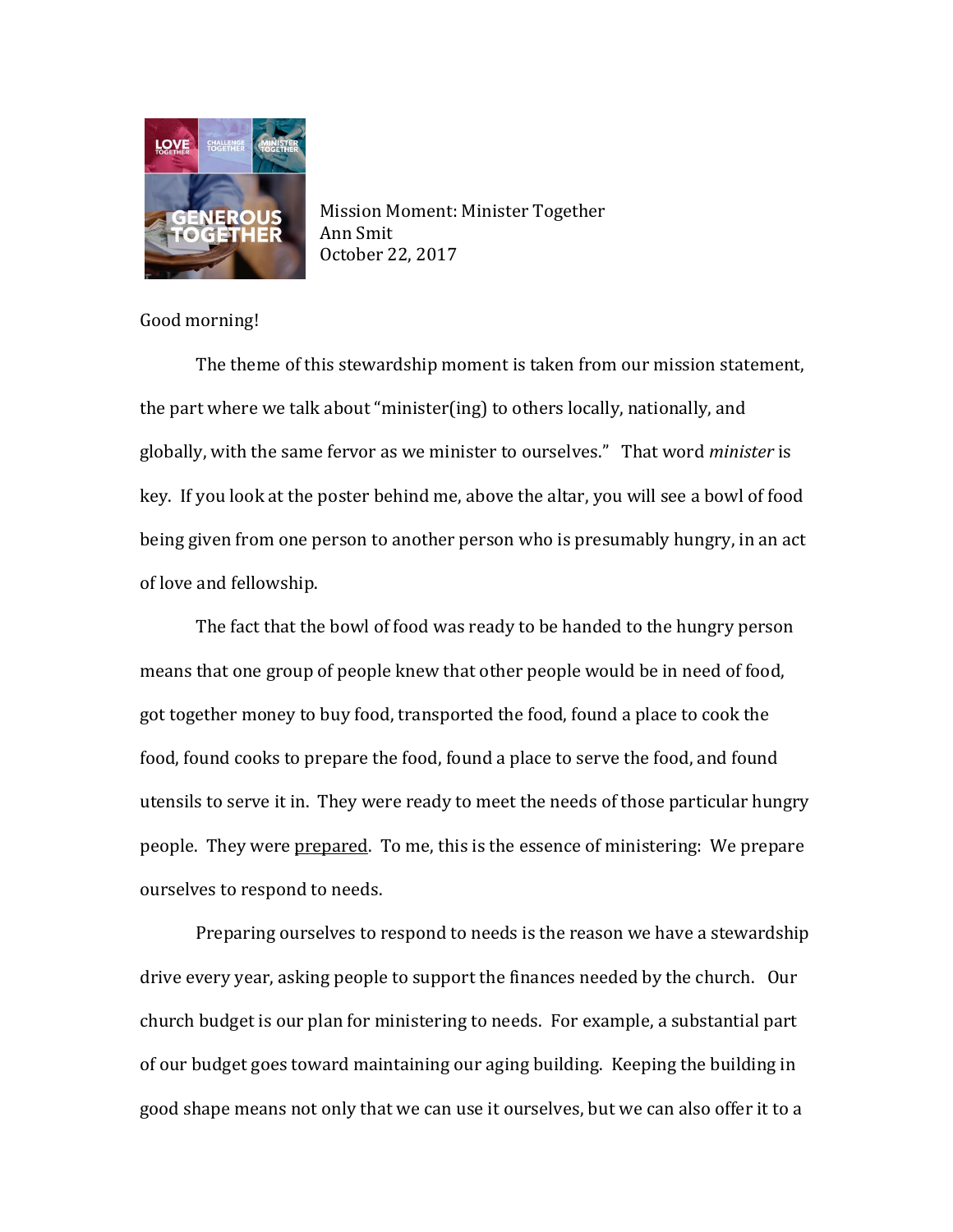large number of community groups for their meetings. By funding that part of the budget, we are prepared to respond to a community need for a convenient, accessible meeting place. This is an example of ministering to a local need, and our budget is full of such examples.

Here's another local example: Have you heard of Our Whole Lives? This is a Sunday School curriculum that we implement every few years, and it deals with human sexuality in an ethical, comprehensive, age-appropriate way. The church budget provides for the teachers of this curriculum to attend training sessions in order to implement this curriculum. Is this how the church prepares itself to respond to a congregational need? Absolutely. Children growing up in our *#MetToo* culture desperately need this information.

What about ministering nationally? Through the budget line called Our Church's Wider Mission, First Congregational supports the Kansas-Oklahoma Conference, and the national United Church of Christ (the UCC), and they in turn minister to others on our behalf. For example, this weekend I was a delegate to the annual conference of the Kansas-Oklahoma Conference of the UCC. This conference provides opportunities to worship with the many diverse persons who are a part of the conference, to learn from others, and to bring that information back to our local church. I learned for example, that the UCC has a Disaster Relief Ministry—and that it maintains a network of state and national disaster preparedness teams.

As for ministering globally, well, that budget line for Our Church's Wider Mission also includes support for overseas ministries. Many years ago, David and I were missionary teachers at a residential school in Tarsus, Turkey, supported by